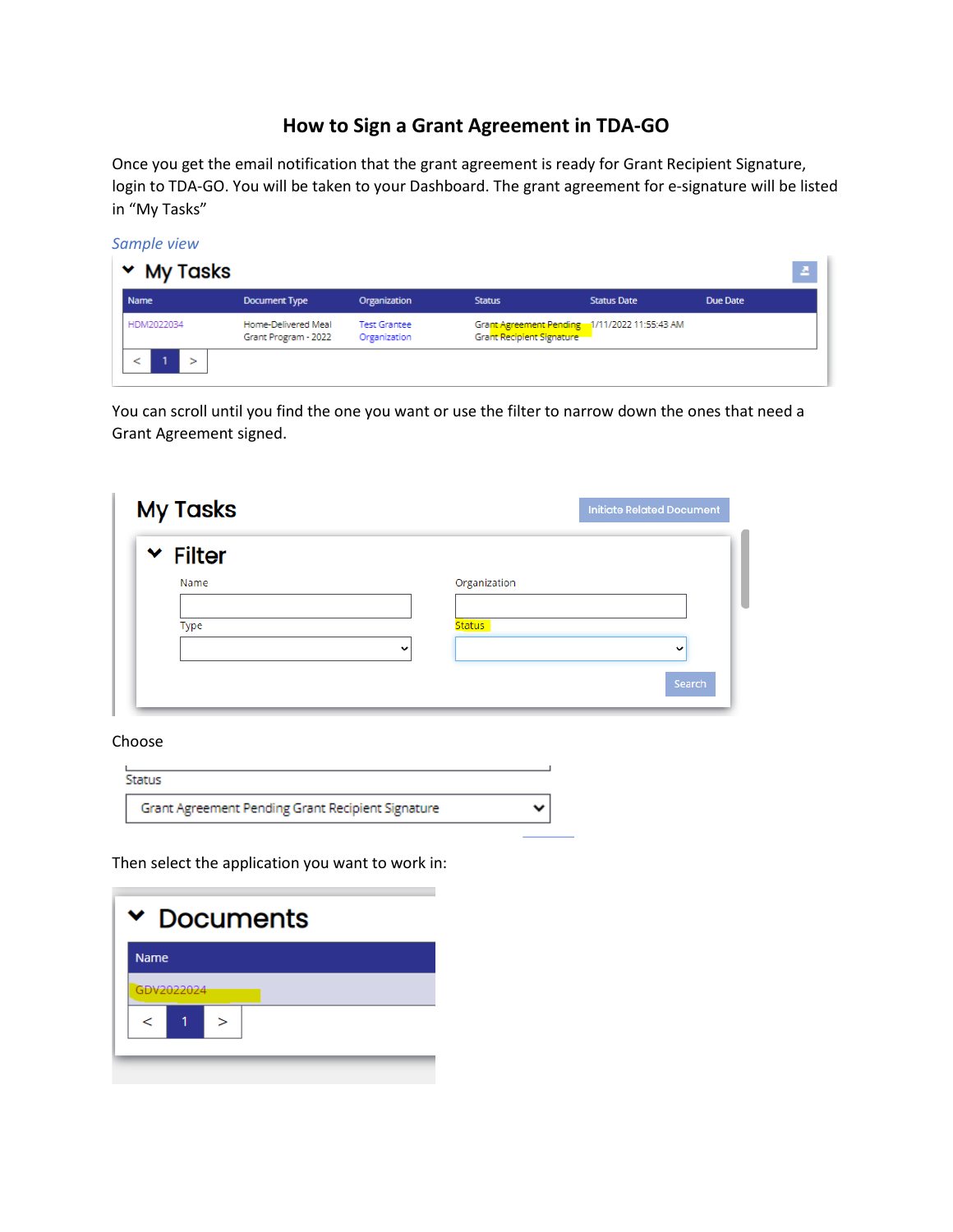| Searches -<br>Home.                                                                                                      |              |                                              |                                                                       | 0 2 5<br>$\bullet$ Mary Sue +                                       |
|--------------------------------------------------------------------------------------------------------------------------|--------------|----------------------------------------------|-----------------------------------------------------------------------|---------------------------------------------------------------------|
| HDM2022034<br>Template: Home-Delivered Meal Grant - 2022<br>Status: Amendment Pending Grant Recipient Signature          |              | <b>Document Landing Page</b>                 |                                                                       | <b>New Note</b>                                                     |
| <b>Organization: Test Grantee Organization</b><br>Your Role(Q Authorized O'Ecla)<br>Period Date: 09/01/2021 - 11/01/2021 |              | Template<br>Home Delivered Meal Grant - 2022 | Instance<br>Home-Delivered Meal Grant Program - 2022                  | Process<br>Application                                              |
| Applicant Contact Information                                                                                            | $\alpha$     | <b>Document Name</b><br><b>HDM2022034</b>    | <b>Document Status</b><br>Amendment Pending Grant Recipient Signature |                                                                     |
| Service Information                                                                                                      | $\alpha$     | Organization<br>Test Grantee Organization    | Your Role<br>Authorized Official                                      | <b>Period Date</b><br>9/1/2021 12:00:00 AM<br>11/1/2021 11:59:00 PM |
| Meal Number Documentation                                                                                                | $\mathbf{G}$ |                                              |                                                                       |                                                                     |
| Required Uploads                                                                                                         | $\alpha$     |                                              |                                                                       |                                                                     |
| Certification                                                                                                            | $\alpha$     |                                              |                                                                       |                                                                     |
| Award                                                                                                                    |              |                                              |                                                                       |                                                                     |
| Budget Summary                                                                                                           | $\Omega$     |                                              |                                                                       |                                                                     |
| Agreement Cartification                                                                                                  | $\Omega$     |                                              |                                                                       |                                                                     |
| Amendment                                                                                                                |              |                                              |                                                                       |                                                                     |
| Amendment Request Form                                                                                                   | $\Omega$     |                                              |                                                                       |                                                                     |
| Amendment Certification Form                                                                                             | $\Omega$     |                                              |                                                                       |                                                                     |
| V Status Options                                                                                                         |              |                                              |                                                                       |                                                                     |
| Amendment Pending TDA Signature                                                                                          |              |                                              |                                                                       |                                                                     |

| Certification                  | o |
|--------------------------------|---|
| Award                          |   |
| <b>Budget Summary</b>          |   |
| <b>Agreement Certification</b> |   |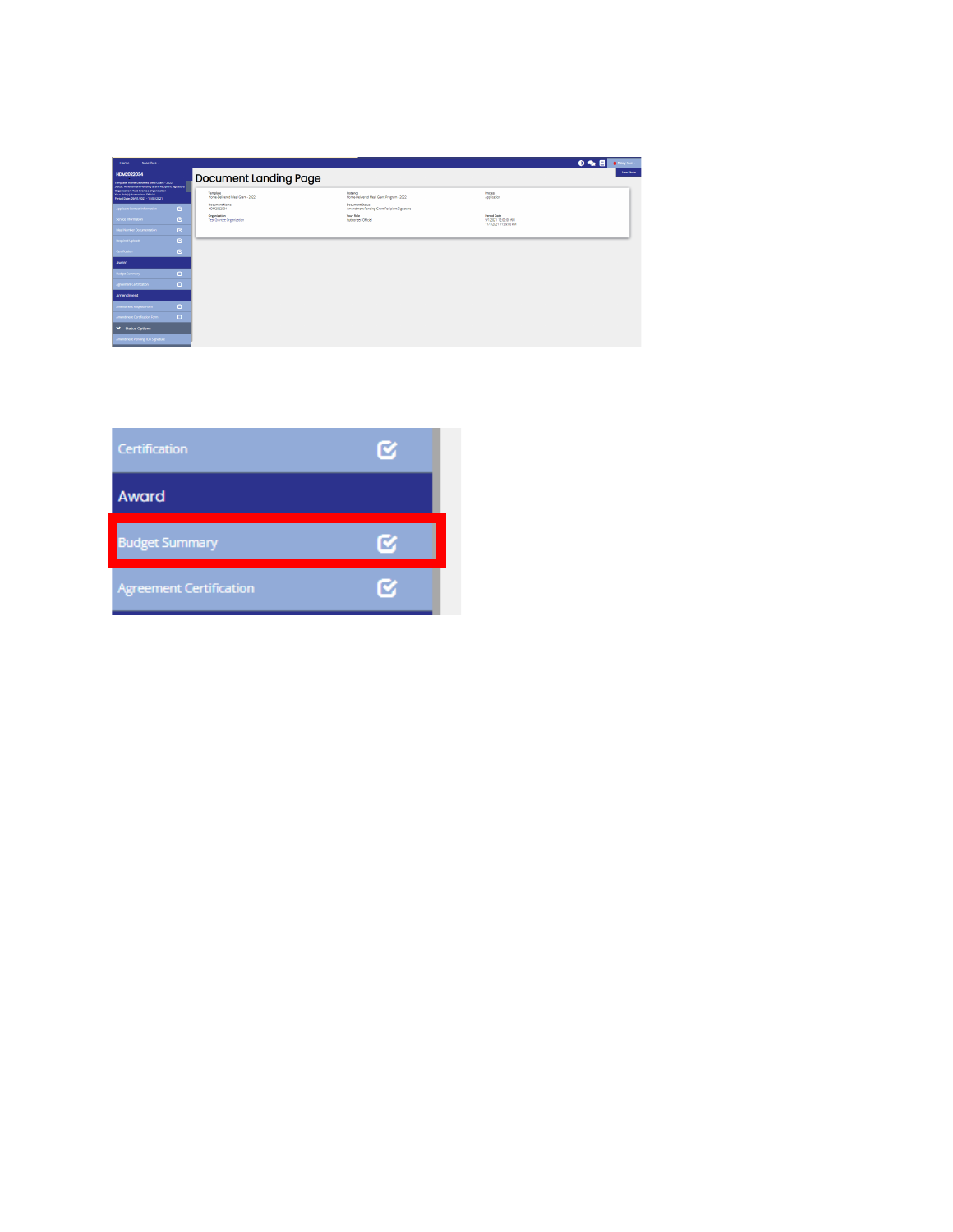| Even if you don't have an                                     | <b>Attention</b><br>v<br>0 | Last Saved 1/11/2022 11:57 AM<br><b>New Not</b><br>All expenditure estimated amounts are required. If none, enter 0. |
|---------------------------------------------------------------|----------------------------|----------------------------------------------------------------------------------------------------------------------|
| <b>Possible Errors</b>                                        |                            |                                                                                                                      |
| <b>Total Budgeted Grant Amount</b>                            | \$10,000.00                |                                                                                                                      |
| Office Supplies and Services<br>Other: Please specify exactly | \$<br>0<br>\$              | you MUST enter 0                                                                                                     |
| Transportation                                                | \$<br>0                    | not requesting a dollar<br>amount for a category,                                                                    |
| <b>Building Occupancy</b>                                     | \$<br>0                    | <b>Enter your estimated</b><br>budget here. If you are                                                               |
| Food/Meals<br>Equipment                                       | \$<br>10,000<br>\$<br>0    |                                                                                                                      |
| Personnel                                                     | \$<br>0                    |                                                                                                                      |
| <b>Expenditure Category</b>                                   | <b>Estimated Amount *</b>  |                                                                                                                      |
| <b>TDA Calculated Grant Amount</b>                            | \$11,000.00                | Your total grant award<br>will be listed here                                                                        |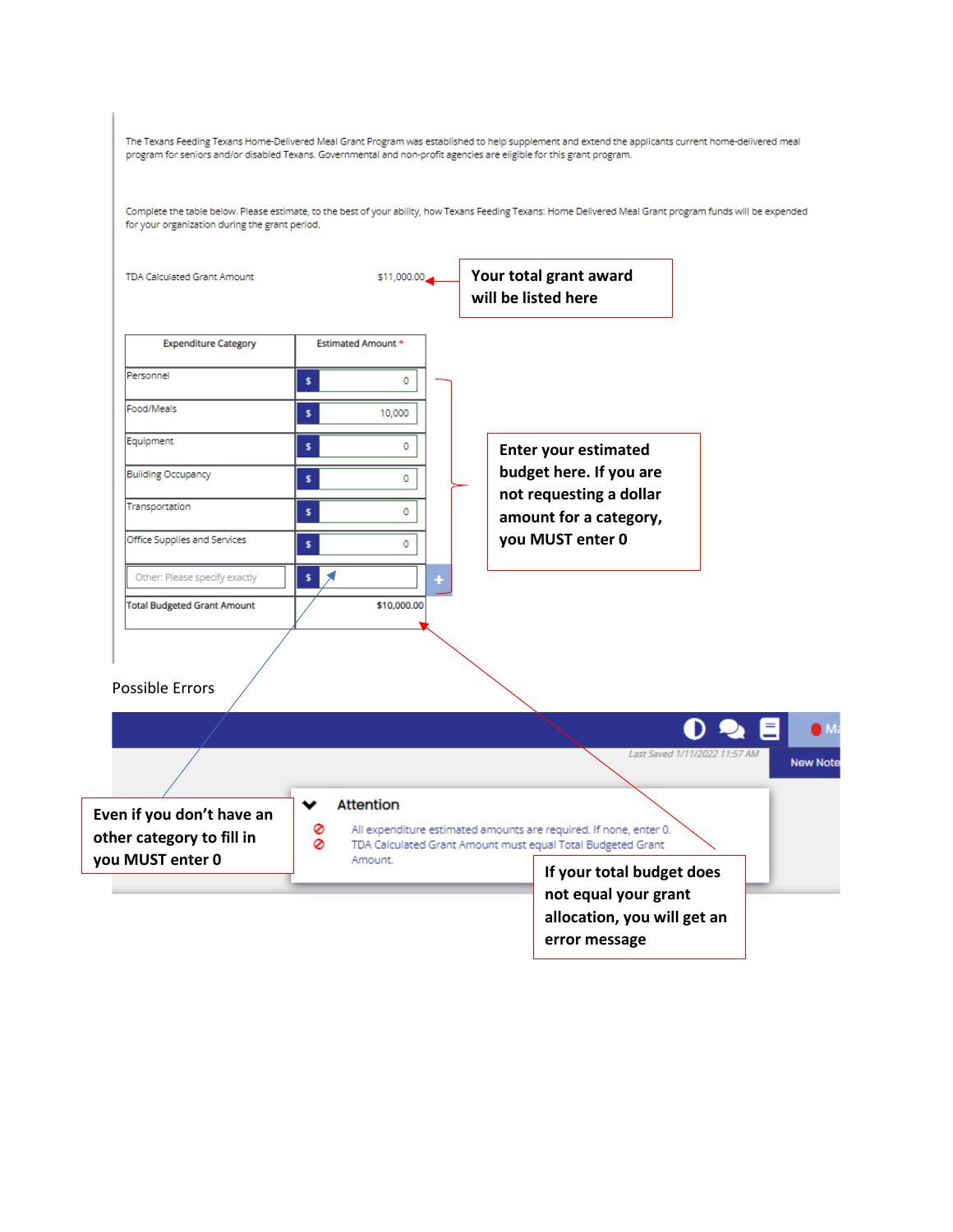After the budget is entered, the Authorized Official listed on the application must check this box.



When finished with the budget summary click save.



The final step will be to Navigate to "Agreement Certification" in the tool bar on the left.

| Searches -<br>Home                               | $\bullet$                                                                                                                                                                                                                                  |  |  |  |  |  |
|--------------------------------------------------|--------------------------------------------------------------------------------------------------------------------------------------------------------------------------------------------------------------------------------------------|--|--|--|--|--|
| HDM2022034                                       | <b>Agreement Certification</b>                                                                                                                                                                                                             |  |  |  |  |  |
| $\blacktriangleright$ Forms                      |                                                                                                                                                                                                                                            |  |  |  |  |  |
| Application                                      |                                                                                                                                                                                                                                            |  |  |  |  |  |
| $\alpha$<br><b>Applicant Contact Information</b> | Click here to generate Grant Agreement: Grant Agreement                                                                                                                                                                                    |  |  |  |  |  |
| Q.<br>Service Information                        | Authorized Signatory.<br>Each person signing the Agreement certifies that he or she is authorized by the Department or Grant Recipient to bind the party on whose behalf they are<br>signing to the terms and conditions in the Agreement. |  |  |  |  |  |
| <b>Ø</b><br><b>Meal Number Documentation</b>     | This Agreement is executed by the Parties in their capacities as stated below.                                                                                                                                                             |  |  |  |  |  |
| <b>Ø</b><br><b>Required Uploads</b>              | By checking this box, I agree to use electronic signatures. Furthermore, I confirm that I have signature authority to execute this document and it is an electronic                                                                        |  |  |  |  |  |
| <b>R</b><br>Certification                        | representation of my signature for all purposes when I use it on documents, including legally binding contracts-just the same as a pen-and-paper signature.                                                                                |  |  |  |  |  |
| Award                                            | Signature of Grant Recipient Authorized Official<br>Date                                                                                                                                                                                   |  |  |  |  |  |
| n<br><b>Budget Summary</b>                       |                                                                                                                                                                                                                                            |  |  |  |  |  |
| $\Box$<br><b>Agreement Certification</b>         | Signature of TDA Authorized Official<br>Date                                                                                                                                                                                               |  |  |  |  |  |
| Amendment                                        |                                                                                                                                                                                                                                            |  |  |  |  |  |
| o<br>Amendment Request Form                      | <b>Amendments</b>                                                                                                                                                                                                                          |  |  |  |  |  |
| Ω<br>Amendment Certification Form                |                                                                                                                                                                                                                                            |  |  |  |  |  |
| <b>◆</b> Status Options                          | Amendment Number<br>Amendment Upload<br>Select<br><b>Drag Files Here</b>                                                                                                                                                                   |  |  |  |  |  |
| Amendment Pending TDA Signature                  |                                                                                                                                                                                                                                            |  |  |  |  |  |
| $\blacktriangleright$ Tools                      |                                                                                                                                                                                                                                            |  |  |  |  |  |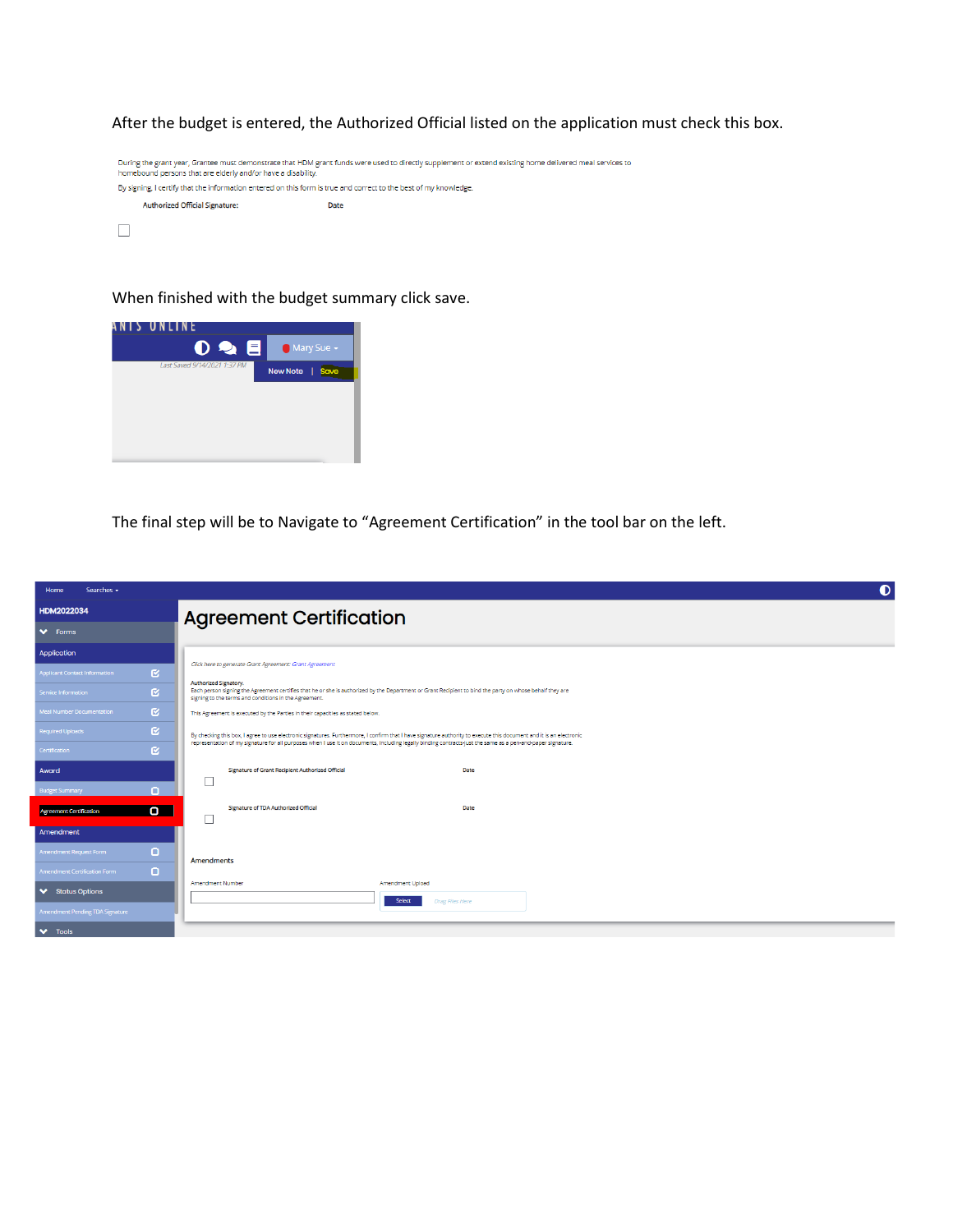Click here to generate Grant Agreement: Grant Agreement Authorized Signatory. Each person signing the Agreement certifies that he or she is authorized by the Department or Grant Recipient to bind the party on whose behalf they are signing to the terms and conditions in the Agreement. This Agreement is executed by the Parties in their capacities as stated below. By checking this box, I agree to use electronic signatures. Furthermore, I confirm that I have signature authority to execute this document and it is an electronic representation of my signature for all purposes when I use it on documents, including legally binding contracts-just the same as a pen-and-paper signature. Signature of Grant Recipient Authorized Official **Date** Signature of TDA Authorized Official Date When ready, click the check box to "e-sign" the agreement.**GRANTS ONLINE**  $0$  &  $\blacksquare$ Mary Sue -New Note | Save Last Saved 8/16/2021 0.34 PM Then Click Save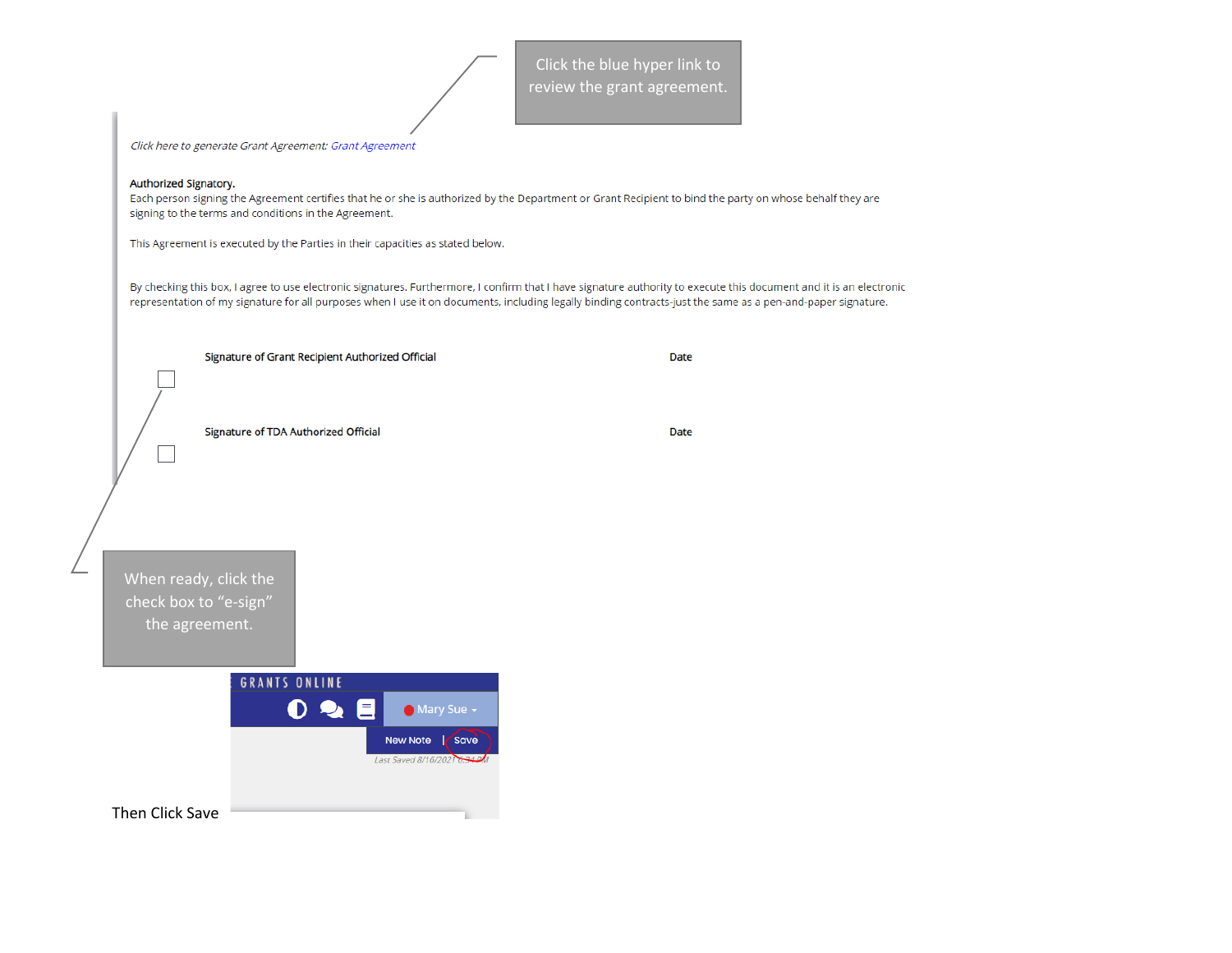Finally Navigate to Status Options and change the status to "Grant Agreement Pending TDA Signature"

| <b>Agreement Certification</b><br><b>Status Options</b><br>v |  |
|--------------------------------------------------------------|--|
|                                                              |  |
|                                                              |  |
| <b>Grant Agreement Pending TDA Signature</b>                 |  |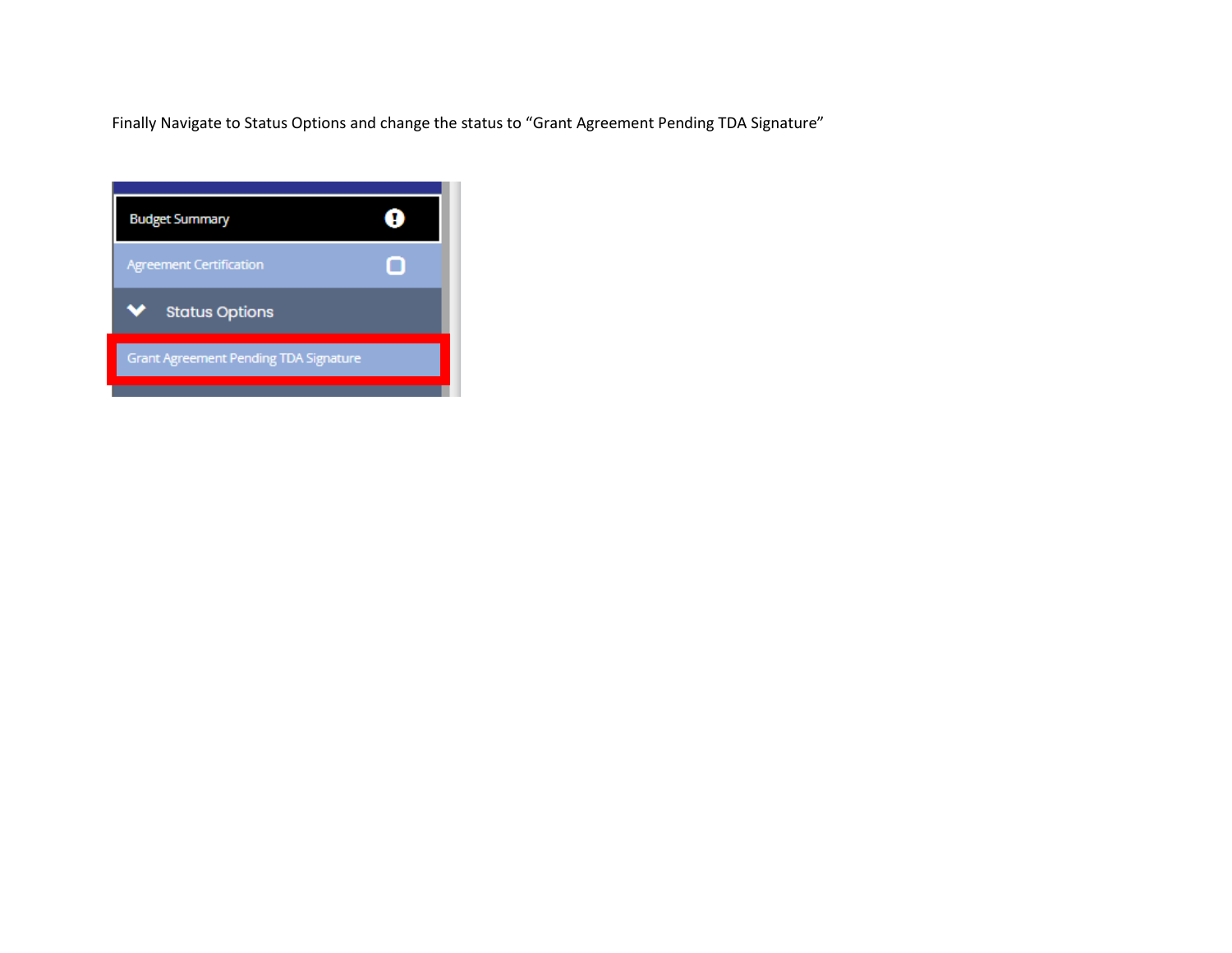If you change the status and the budget is not complete, the following error will show up.

|                                    |              | <b>TEXAS DEPARTME</b><br><b>COMMISSIO</b> | <b>Document Validation</b>                                                                                                                               |                                                                                                          |                                                                                                                                                                     | $\boldsymbol{\mathsf{x}}$ |             |
|------------------------------------|--------------|-------------------------------------------|----------------------------------------------------------------------------------------------------------------------------------------------------------|----------------------------------------------------------------------------------------------------------|---------------------------------------------------------------------------------------------------------------------------------------------------------------------|---------------------------|-------------|
| Searches -<br>Home                 |              |                                           | Show forms that I cannot adjust                                                                                                                          | Below is the status of each form. Select the form name to navigate and make changes to any of the forms. |                                                                                                                                                                     |                           | ICULTURE GF |
| IDM2022034                         |              | Agreemer                                  | Form Name                                                                                                                                                | <b>Status</b>                                                                                            |                                                                                                                                                                     | May Prevent Status Change |             |
| vice Information                   | $\mathbf{K}$ |                                           | <b>Budget Summary</b>                                                                                                                                    | Error(s)                                                                                                 |                                                                                                                                                                     | Yes                       |             |
| al Number Documentation            | $\mathbf{C}$ |                                           |                                                                                                                                                          |                                                                                                          |                                                                                                                                                                     |                           |             |
| quired Uploads                     | $\mathbf{z}$ | Click here to generate Grant Agre         |                                                                                                                                                          |                                                                                                          |                                                                                                                                                                     |                           |             |
| tification                         | $\mathbf{z}$ | Authorized Signatory.                     | Each person signing the Agreement certifies that he or she is authorized by the Department or Grant Recipient to bind the party on whose behalf they are |                                                                                                          |                                                                                                                                                                     |                           |             |
| ward                               |              |                                           | signing to the terms and conditions in the Agreement.<br>This Agreement is executed by the Parties in their capacities as stated below.                  |                                                                                                          |                                                                                                                                                                     |                           |             |
| dget Summary                       | $\bullet$    |                                           |                                                                                                                                                          |                                                                                                          | By checking this box, I agree to use electronic signatures. Furthermore, I confirm that I have signature authority to execute this document and it is an electronic |                           |             |
| greement Certification             | Q            |                                           |                                                                                                                                                          |                                                                                                          | representation of my signature for all purposes when I use it on documents, including legally binding contracts-just the same as a pen-and-paper signature.         |                           |             |
| <b>Status Options</b>              |              |                                           | Signature of Grant Recipient Authorized Official                                                                                                         |                                                                                                          | <b>Date</b>                                                                                                                                                         |                           |             |
| nt Agreement Pending TDA Signature |              |                                           | Mary Sue                                                                                                                                                 |                                                                                                          | 01/11/2022                                                                                                                                                          |                           |             |
| Tools                              |              |                                           | Signature of TDA Authorized Official                                                                                                                     |                                                                                                          | <b>Date</b>                                                                                                                                                         |                           |             |
| ding Page                          |              | $\Box$                                    |                                                                                                                                                          |                                                                                                          |                                                                                                                                                                     |                           |             |
| d/Edit People                      |              |                                           |                                                                                                                                                          |                                                                                                          |                                                                                                                                                                     |                           |             |

| Are you sure that you want to change the status from                          |        |
|-------------------------------------------------------------------------------|--------|
| Contract Pending Grant Recipient Signature to Contract Pending TDA Signature? |        |
| Please enter any notes in regards to this status change                       |        |
|                                                                               |        |
|                                                                               |        |
|                                                                               | Cancel |